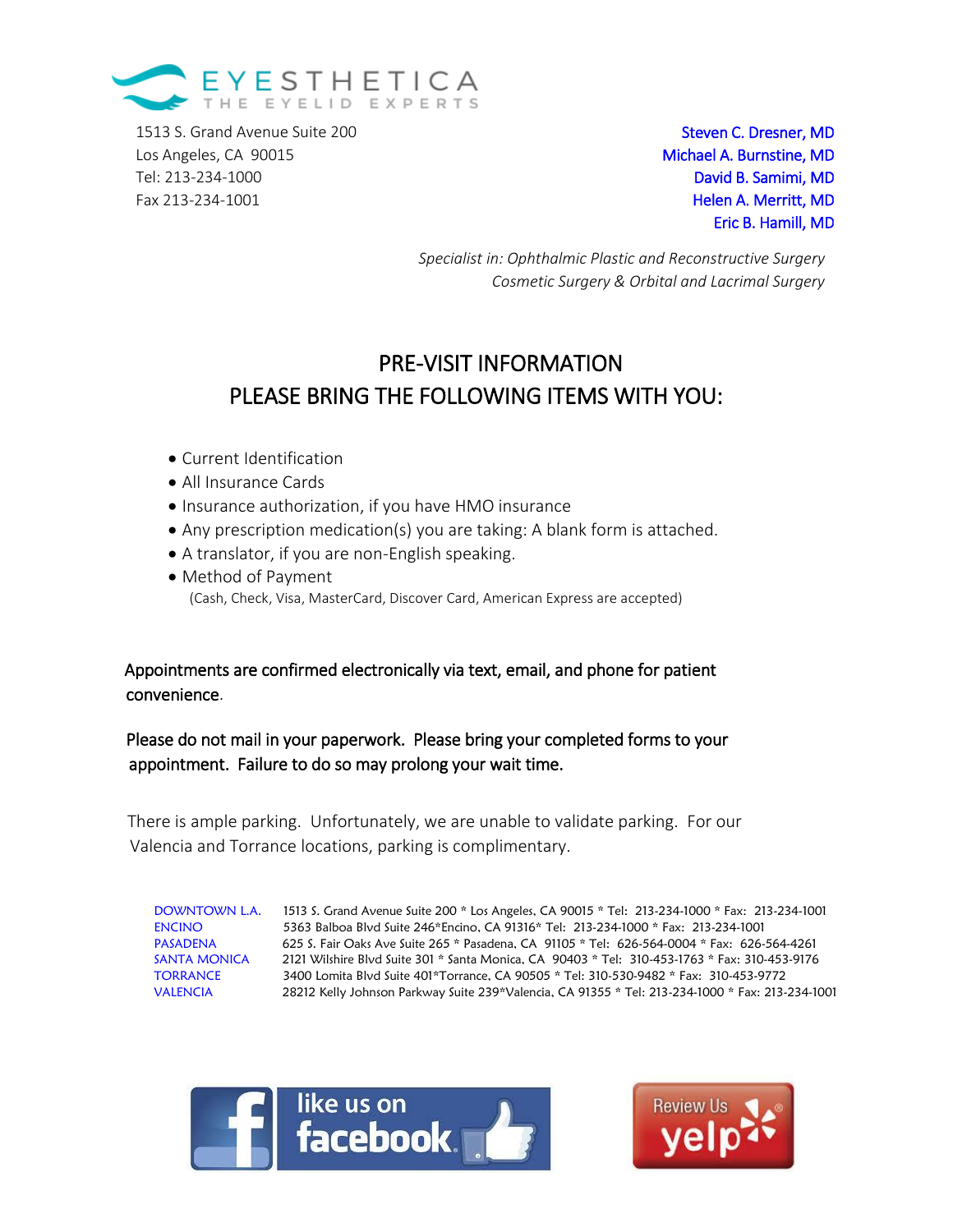

## PATIENT INFORMATION

| Social Security #: ________-________________________ Date of Birth: _______/_______/________________                                  |                                |                                                    |                                     | $\square$ Male<br>Gender:<br>$\Box$ Female                               |
|---------------------------------------------------------------------------------------------------------------------------------------|--------------------------------|----------------------------------------------------|-------------------------------------|--------------------------------------------------------------------------|
|                                                                                                                                       |                                |                                                    |                                     |                                                                          |
| Street Apt #                                                                                                                          |                                | City                                               | State Zip Code                      |                                                                          |
|                                                                                                                                       |                                |                                                    | Home Phone: (________) ___________- |                                                                          |
|                                                                                                                                       |                                |                                                    |                                     |                                                                          |
|                                                                                                                                       |                                |                                                    |                                     |                                                                          |
|                                                                                                                                       | <b>EMPLOYMENT INFORMATION</b>  |                                                    |                                     |                                                                          |
|                                                                                                                                       |                                |                                                    |                                     |                                                                          |
|                                                                                                                                       |                                |                                                    |                                     |                                                                          |
|                                                                                                                                       | <b>DEMOGRAPHIC INFORMATION</b> |                                                    |                                     |                                                                          |
| $\Box$ American Indian or Alaskan Native $\Box$ Asian $\Box$ Hispanic $\Box$ Pacific Islander<br>Race:<br>□ Black or African American | $\Box$ Indian $\Box$ White     | $\Box$ Multiracial                                 | $\Box$ Decline to Answer            |                                                                          |
| $\Box$ Hispanic or Latino<br>Ethnicity:<br>$\Box$ Not Hispanic or Latino<br>□ Unknown / Decline to Answer                             | <b>Marital Status:</b>         | $\Box$ Single<br>□ Widowed<br>□ Married □ Divorced | Preferred Language:                 | $\Box$ English<br>$\Box$ Spanish<br>$\Box$ Other: $\_\_\_\_\_\_\_\_\_\_$ |
|                                                                                                                                       |                                | <b>EMERGENCY CONTACT INFORMATION</b>               |                                     |                                                                          |
|                                                                                                                                       |                                |                                                    | Relationship: Nelationship:         |                                                                          |
|                                                                                                                                       |                                |                                                    |                                     |                                                                          |
| Street Apt # City State Zip Code                                                                                                      |                                |                                                    |                                     |                                                                          |
|                                                                                                                                       |                                |                                                    |                                     |                                                                          |
|                                                                                                                                       | <b>INSURANCE INFORMATION</b>   |                                                    |                                     |                                                                          |
| <b>Primary Carrier:</b>                                                                                                               |                                | <b>Secondary Carrier:</b>                          |                                     |                                                                          |
|                                                                                                                                       |                                |                                                    |                                     |                                                                          |
|                                                                                                                                       |                                |                                                    |                                     |                                                                          |
|                                                                                                                                       |                                |                                                    |                                     |                                                                          |

\_\_\_\_\_\_\_\_\_\_\_\_\_\_\_\_\_\_\_\_\_\_\_\_\_\_\_\_\_\_\_\_\_\_\_\_\_\_\_\_ \_\_\_\_\_\_\_\_\_\_\_\_\_\_\_\_\_\_\_\_\_\_\_\_\_\_\_\_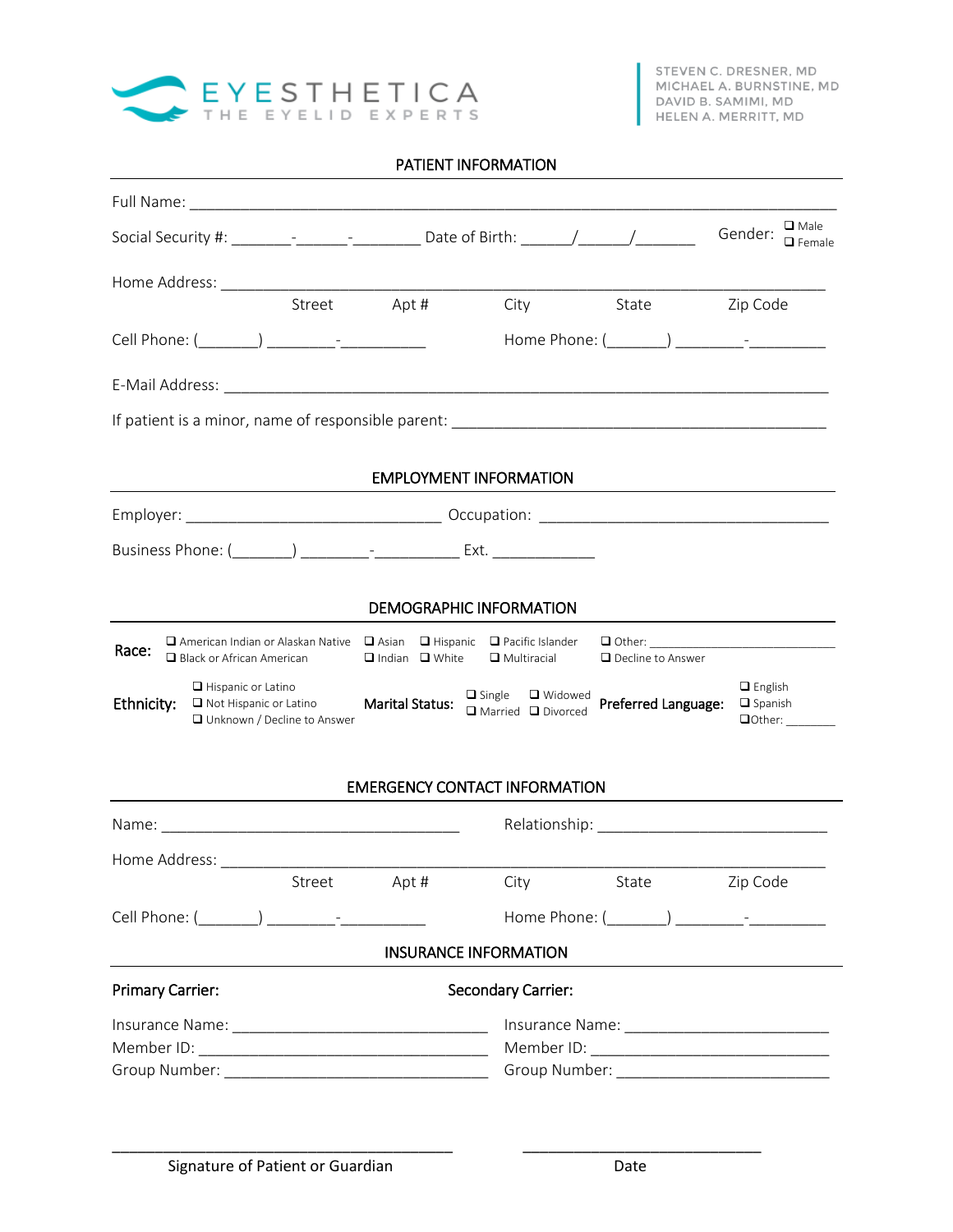

## MEDICAL INFORMATION

|                                                                                                                                                                                |      | Street                                      | Suite #                                        | City                                                     |                                                         | State                                                       |                                                       | Zip Code                                   |
|--------------------------------------------------------------------------------------------------------------------------------------------------------------------------------|------|---------------------------------------------|------------------------------------------------|----------------------------------------------------------|---------------------------------------------------------|-------------------------------------------------------------|-------------------------------------------------------|--------------------------------------------|
|                                                                                                                                                                                |      |                                             |                                                |                                                          |                                                         |                                                             |                                                       |                                            |
|                                                                                                                                                                                |      |                                             |                                                |                                                          |                                                         |                                                             |                                                       |                                            |
| Clinic Addres: ______________                                                                                                                                                  |      | Street                                      |                                                | Suite #<br>City                                          |                                                         | <b>State</b>                                                |                                                       | Zip Code                                   |
|                                                                                                                                                                                |      |                                             |                                                | Fax Number: ( ) Fax Number: (                            |                                                         |                                                             |                                                       |                                            |
|                                                                                                                                                                                |      |                                             |                                                |                                                          |                                                         |                                                             |                                                       |                                            |
| <b>Allergies:</b> Any known drug allergies? $\Box$ No<br>Please list all known allergies, including medication, environmental, and food: ___________________                   |      |                                             | $\Box$ Yes                                     |                                                          | Latex Allergy?                                          |                                                             | $\Box$ Yes<br>$\Box$ No                               |                                            |
| Medications: Are you currently taking any medications (including eye drops) or vitamins on a regular basis? $\square$ No                                                       |      |                                             |                                                |                                                          |                                                         |                                                             |                                                       | $\Box$ Yes                                 |
| Medication                                                                                                                                                                     | Dose | Frequency                                   | Reason                                         | Medication                                               |                                                         | Dose                                                        | Frequency                                             | Reason                                     |
|                                                                                                                                                                                |      |                                             |                                                |                                                          |                                                         |                                                             |                                                       |                                            |
|                                                                                                                                                                                |      |                                             |                                                |                                                          |                                                         |                                                             |                                                       |                                            |
|                                                                                                                                                                                |      |                                             |                                                |                                                          |                                                         |                                                             |                                                       |                                            |
|                                                                                                                                                                                |      |                                             |                                                |                                                          |                                                         |                                                             |                                                       |                                            |
|                                                                                                                                                                                |      |                                             |                                                |                                                          |                                                         |                                                             |                                                       |                                            |
| Current Height: _________________________                                                                                                                                      |      |                                             |                                                |                                                          |                                                         |                                                             |                                                       |                                            |
| <b>Vaccination History:</b> Please list dates of vaccinations.                                                                                                                 |      |                                             |                                                |                                                          |                                                         |                                                             |                                                       |                                            |
| Fall History (If older than 65):<br>Have you had any falls within the last year?<br><br>$\Box$ No $\Box$ Yes. Number of falls: ________________<br>Any falls result in injury? |      |                                             |                                                |                                                          |                                                         |                                                             |                                                       |                                            |
| Social History                                                                                                                                                                 |      |                                             |                                                |                                                          |                                                         |                                                             |                                                       |                                            |
| Have you ever smoked?                                                                                                                                                          |      | $\square$ No                                | $\Box$ Yes<br>$\Box$ Cigars                    | $\Box$ Cigarettes                                        | How many? _______________<br>How often? _______________ |                                                             | How many years?<br>Did you quit? $\Box$ No $\Box$ Yes |                                            |
| Do you drink alcohol?                                                                                                                                                          |      | $\Box$ No                                   | $\Box$ Yes<br><b>□</b> Wine                    | $\Box$ Hard Liquor<br>$\Box$ Beer<br>$\Box$ Mixed drinks |                                                         | How often?                                                  |                                                       | When was your last drink? _________        |
| Do you drink caffeine?                                                                                                                                                         |      | $\square$ No                                | $\Box$ Coffee<br>$\sqcup$ Yes<br>$\square$ Tea |                                                          | How many cups per day?                                  |                                                             |                                                       |                                            |
| Patient Screening for Aerosol Transmissible Diseases: (Please check which of the following symptoms you currently have)                                                        |      |                                             |                                                |                                                          |                                                         |                                                             |                                                       |                                            |
| Do you have a history of tuberculosis? $\square$ No                                                                                                                            |      |                                             | $\Box$ Yes                                     | If yes, please explain:                                  |                                                         |                                                             |                                                       |                                            |
| <b>Tuberculosis</b>                                                                                                                                                            |      |                                             | <b>Chronic Respiratory Diseases</b>            |                                                          |                                                         | Flu and Other Aerosol Transmitted Diseases                  |                                                       |                                            |
| □ Productive cough (>3 weeks)<br>□ Sudden Weight Loss                                                                                                                          |      | <b>□</b> Asthma<br>□ Bronchitis □ Emphysema | □ Allergies □ Post Nasal Drip                  |                                                          | □ Diarrhea                                              | $\Box$ Body Aches $\Box$ Respiratory Symptoms<br>Runny Nose |                                                       | $\Box$ Stiff neck<br>$\Box$ Mental Changes |
| □ Bloody Sputum □ Malaise                                                                                                                                                      |      | Gastroesophageal Reflux Disease (GERD)      |                                                |                                                          | $\Box$ Fever                                            | □ Sore Throat                                               |                                                       | $\Box$ Vomiting                            |

\_\_\_\_\_\_\_\_\_\_\_\_\_\_\_\_\_\_\_\_\_\_\_\_\_\_\_\_\_\_\_\_\_\_\_\_\_\_\_\_ \_\_\_\_\_\_\_\_\_\_\_\_\_\_\_\_\_\_\_\_\_\_\_\_\_\_\_\_

**□** Fever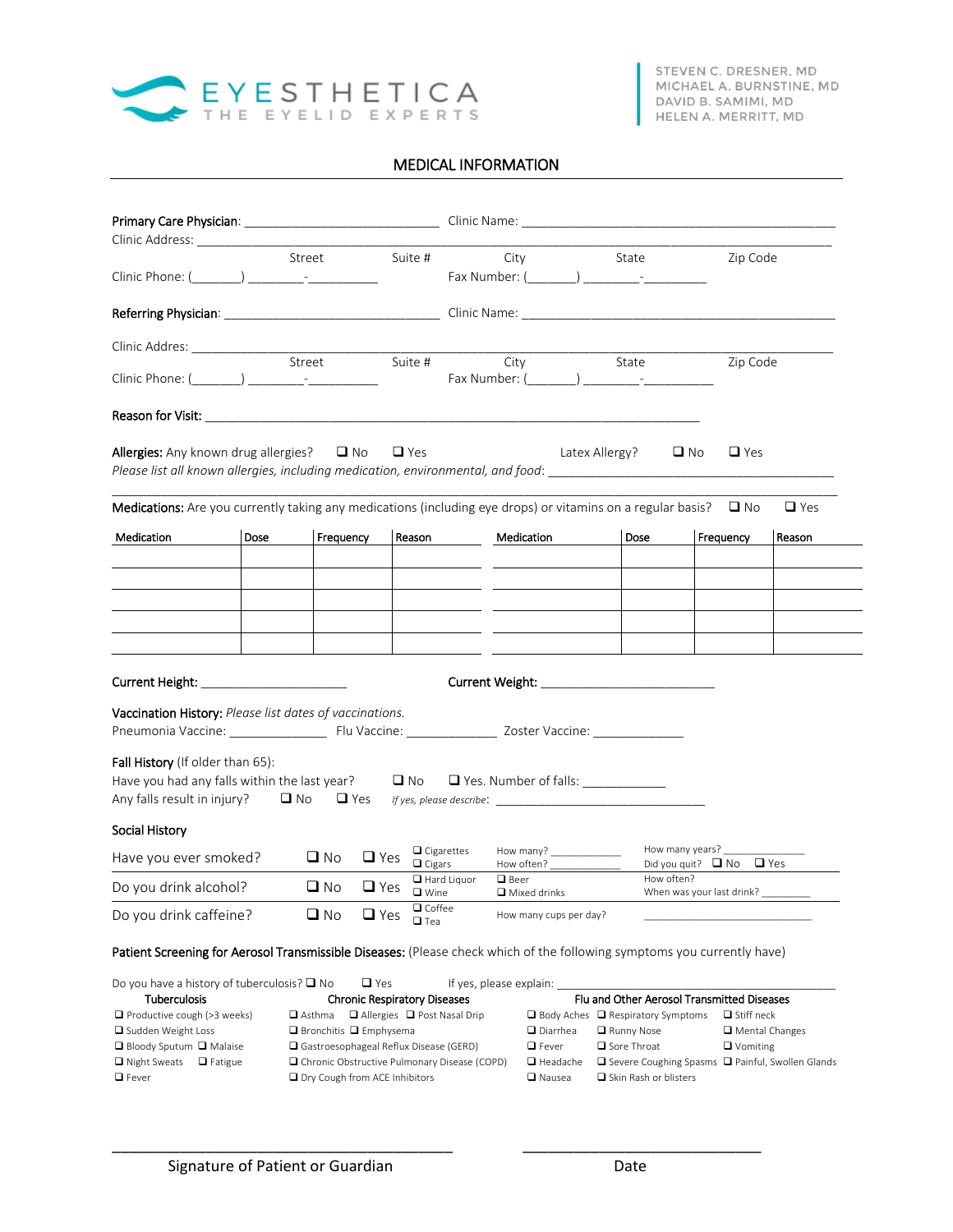

## REVIEW OF SYSTEMS

## Please answer the following questions about your medical status and history:

1. Have you ever had any eye disease (e.g. glaucoma, cataract, wandering or "lazy" eye, retinal detachment)? No Yes If yes, what kind? \_\_\_\_\_\_\_\_\_\_\_\_\_\_\_\_\_\_\_\_\_\_\_\_\_\_\_\_\_\_\_\_\_\_\_\_\_\_\_\_\_\_\_\_\_\_\_\_\_\_\_\_\_\_\_\_\_

 $\_$  . The contribution of the contribution of the contribution of the contribution of the contribution of the contribution of the contribution of the contribution of the contribution of the contribution of the contributio

2. Have you ever had eye surgery? (Include cosmetic or surgery in upper and lower lids)  $\Box$  No  $\Box$  Yes If yes, please list below

| Surgery | Which Eye? $\vert$ Date | Reason |
|---------|-------------------------|--------|
|         |                         |        |
|         |                         |        |
|         |                         |        |

3. Have you ever been treated for any of the following medical conditions? *If yes, please check which*.

| $\Box$ Allergies           | $\Box$ Cancer:                             | $\Box$ Elevated lipids     | □ Irritable Bowel Disease |
|----------------------------|--------------------------------------------|----------------------------|---------------------------|
| $\Box$ Angina              | $\Box$ Cardiac Arrhythmia                  | Gallbladder Disease        | $\Box$ Osteoporosis       |
| $\Box$ Anxiety             | $\Box$ COPD                                | $\Box$ GERD or Acid Reflux | Kidney Disease            |
| $\Box$ Arthritis           | □ Coronary Artery Disease                  | $\Box$ Headache, migraine  | $\Box$ Seizures           |
| $\Box$ Asthma              | $\Box$ Cholesterol (Circle: High or Low)   | $\Box$ Heart Disease       | $\Box$ Stroke             |
| $\Box$ Atrial fibrillation | $\Box$ Depression                          | $\Box$ Liver Problems      | $\Box$ Thyroid disease    |
| $\Box$ Blood clots         | $\Box$ Diabetes (Circle: Type 1 or Type 2) | $\Box$ High Blood Pressure | $\Box$ Other:             |

4. Have you had any other kind of surgery?  $\Box$  No  $\Box$  Yes If yes, please list below:

| Surgery | Date | Reason | Surgery | Date | Reason |
|---------|------|--------|---------|------|--------|
|         |      |        |         |      |        |
|         |      |        |         |      |        |
|         |      |        |         |      |        |
|         |      |        |         |      |        |
|         |      |        |         |      |        |
|         |      |        |         |      |        |

5. Do you have any of the following chronic conditions:

| <b>Constitutional Problems:</b><br>Ear, Nose, or Throat Problems:<br><b>Heart Problems:</b><br><b>Respiratory Problems:</b><br><b>Gastrointestinal Problems:</b><br>Urinary Problems:<br><b>Skin Problems:</b><br><b>Musculoskeletal Problems:</b><br>Neurologic Problems: | $\Box$ Chronic Fever<br>$\Box$ Hearing Loss<br>$\Box$ Chest Pain<br>$\Box$ Wheezing<br>$\Box$ Heartburn<br>$\Box$ Pain or discomfort $\Box$ Blood in Urine<br>$\Box$ Rashes<br>$\Box$ Muscle Aches<br>$\Box$ Numbness | $\Box$ Unexpected weight change<br>$\Box$ Sinus Problems<br>$\Box$ Irregular Heartbeat<br>$\Box$ Shortness of Breath<br>$\Box$ Abdominal Pain<br>$\Box$ Excessive Dryness<br>$\Box$ Swollen Joints<br>$\Box$ Headaches | $\Box$ Fatigue<br>$\Box$ Sore Throat<br>$\Box$ Pacemaker<br>$\Box$ Coughing<br>$\Box$ Diarrhea<br>$\Box$ Incontinence<br>$\Box$ Fczema<br>$\Box$ Joint Pain<br>$\Box$ Paralysis | $\Box$ Other:<br>$\Box$ Other:<br>$\Box$ Other:<br>$\Box$ Other:<br>$\Box$ Other:<br>$\Box$ Other:<br>$\Box$ Other:<br>$\Box$ Other:<br>$\Box$ Other: |
|----------------------------------------------------------------------------------------------------------------------------------------------------------------------------------------------------------------------------------------------------------------------------|-----------------------------------------------------------------------------------------------------------------------------------------------------------------------------------------------------------------------|------------------------------------------------------------------------------------------------------------------------------------------------------------------------------------------------------------------------|---------------------------------------------------------------------------------------------------------------------------------------------------------------------------------|-------------------------------------------------------------------------------------------------------------------------------------------------------|
| <b>Psychiatric Problems:</b>                                                                                                                                                                                                                                               | $\Box$ Depression                                                                                                                                                                                                     | $\Box$ Anxiety                                                                                                                                                                                                         | $\Box$ Bipolar                                                                                                                                                                  | $\Box$ Other:                                                                                                                                         |

Do any eye diseases or medical problems run in your family (e.g. diabetes, high blood pressure, cancer, glaucoma, macular degeneration, cataracts)?  $\Box$  No  $\Box$  Yes If yes, what kind and which family member?  $\_$ 

\_\_\_\_\_\_\_\_\_\_\_\_\_\_\_\_\_\_\_\_\_\_\_\_\_\_\_\_\_\_\_\_\_\_\_\_\_\_\_\_ \_\_\_\_\_\_\_\_\_\_\_\_\_\_\_\_\_\_\_\_\_\_\_\_\_\_\_\_

\_\_\_\_\_\_\_\_\_\_\_\_\_\_\_\_\_\_\_\_\_\_\_\_\_\_\_\_\_\_\_\_\_\_\_\_\_\_\_\_ \_\_\_\_\_\_\_\_\_\_\_\_\_\_\_\_\_\_\_\_\_\_\_\_\_\_\_\_\_ MD Signature Date Date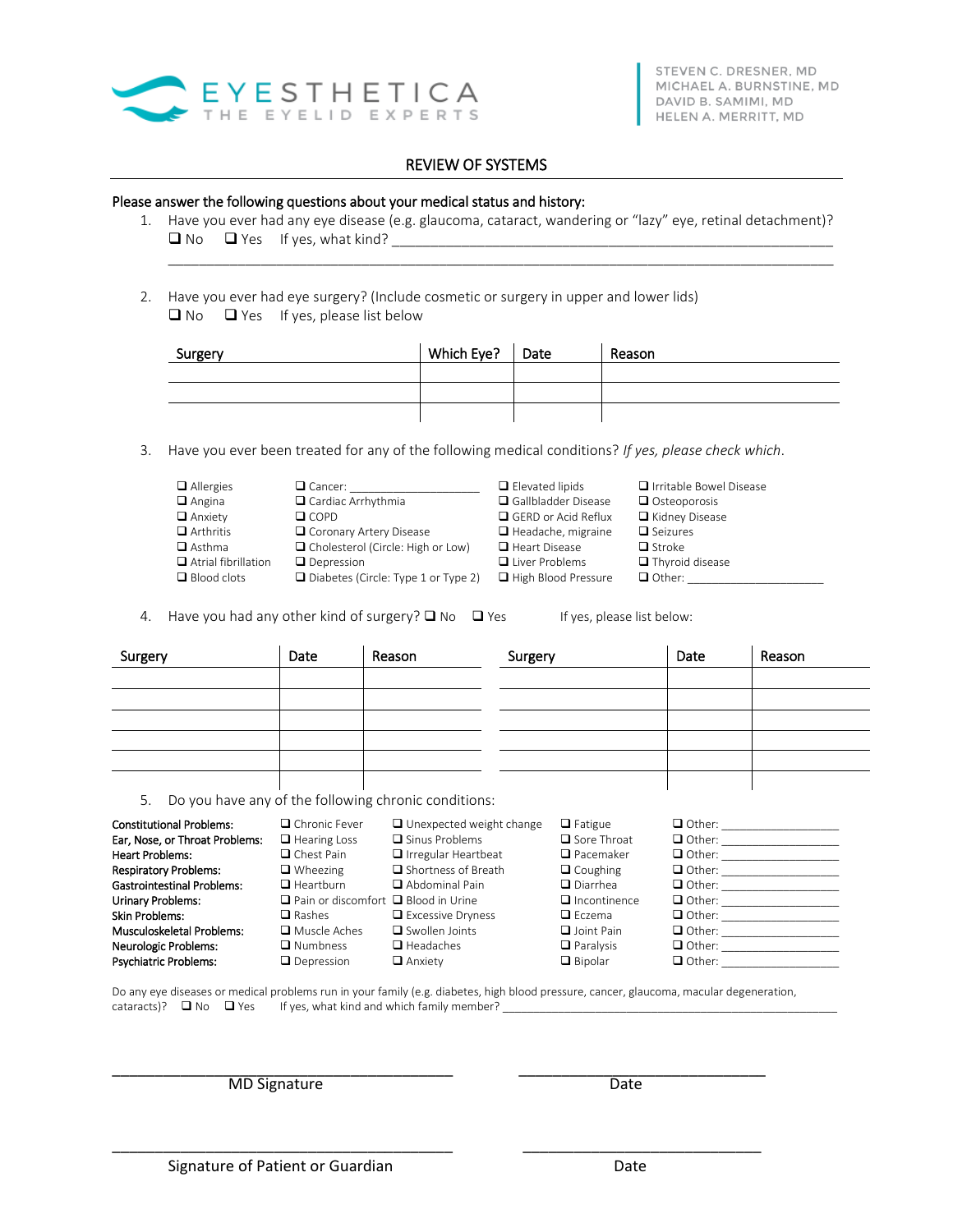

## NOTICE OF PRIVACY PRACTICES

This notice describes how your health information may be used and disclosed and how you can access this information. Please review it carefully. At *EYESTHETICA*, we have always kept patient health information secure and confidential. A new law requires us to continue maintaining patients' privacy, to give you this notice and to follow the terms of this notice. The law permits us to use or disclose your health information to those involved in your treatment. For example, a review of your file by a specialist doctor whom we may involve in your care. We may use or disclose your health information for payment of your services. For example, we may send a report of your progress to your insurance company. We may use or disclose your health information for our normal healthcare operations.

We may use your information to contact you. For example, we may send a newsletter or other information. We may also want to call and remind you about your appointments. If you are not home, we may leave this information on your answering machine or with the person who answers the telephone. In a medical emergency, we may disclose your health information to a family member or another person responsible for your care. We may release some or all of your health information when required by law.

If this practice is sold, your information will become the property of the new doctor/owner. Except as described above, this practice will not use or disclose your health information without your prior written authorization/consent. You may request in writing that we not use or disclose your health information as described above. We will let you know if we can fulfill your request. You have the right to know of any uses or disclose we make with your health information beyond the above normal uses. As we will need to contact you from time to time, we will use whatever address or telephone number you prefer.

You have the right to transfer copies of your health information to another practice. We will fax or mail your files for you. You have the right to see and receive a copy of your health information, with a few exceptions. Give us a written request regarding the information you want to see. If you also want a copy of your records, we may charge you a reasonable fee for the copies.

You have the right to request an amendment or change to your health information. Give us your request to make changes in writing. If you wish to include a statement in your file, please give it to us in writing. We may or may not make the changes you request but will be happy to include your statement in your file. If we agree to an amendment or change, we will not remove nor alter earlier documents, but will add new information.

You have the right to receive a copy of this notice. If we change any of the details of this notice, we will notify you of the changes in writing. If needed, you may file a complaint with the Department of Health and Human Services, 200 Independence Avenue, S.W., Washington, D.C., 20201. You will not be retaliated against for filing a complaint. However, before filing a complaint, or for more information or assistance regarding your health information privacy, please contact our office directly at (213) 234-1000.

Acknowledgment: I have received a copy of the *EYESTHETICA'S*, Notice of Privacy Practices.

| Signed<br>. . |  |  |
|---------------|--|--|
|               |  |  |

Print Name:

Relationship to Patient: \_\_\_\_\_\_\_\_\_\_\_\_\_\_\_\_\_\_\_\_\_\_\_\_\_\_\_\_\_\_\_\_\_\_\_\_

## AUTHORIZATION FOR MEDICAL RELEASE FORM

I, authorize the Doctors and staff of Eyesthetica to speak to the following regarding:

(Check all that apply)

- All medical information; including but not limited to records pertaining to examinations, treatments, consultations, billing records, x-rays, reports, history, laboratory findings, admissions and discharge reports, treatment records, diagnosis / prognosis records, technician and Doctor's notes and any other non-medical information in my file.
- $\Box$  Only Billing Records
- Only Appointment Confirmations
- $\Box$  Only Scheduling (including surgery)

The above medical information shall only be released to the following persons:

| Family Member or Representative | Relationship | <b>Phone Number</b> | <b>Authorized Until</b> |
|---------------------------------|--------------|---------------------|-------------------------|
|                                 |              |                     |                         |
|                                 |              |                     |                         |
|                                 |              |                     |                         |
|                                 |              |                     |                         |

\* This Authorization is valid for one year from signed date, unless otherwise noted.

### Initial:

I understand that I may terminate this Medical Authorization Form. In order to do so I must notify Eyesthetica in writing regarding termination and effective date

\_\_\_\_\_\_\_\_\_ I know that I am entitled to a copy of this agreement \_\_\_\_\_\_\_\_\_ If patient is a minor, I the representative authorize the medical treatment for my child by Eyesthetica.

I understand that I am responsible for services rendered for treatment and payments authorized by my personal representatives.

Signed: \_\_\_\_\_\_\_\_\_\_\_\_\_\_\_\_\_\_\_\_\_\_\_\_\_\_\_\_\_ Date: \_\_\_\_\_\_\_\_\_\_\_\_\_\_\_

Print Name:

Relationship to Patient: \_\_\_\_\_\_\_\_\_\_\_\_\_\_\_\_\_\_\_\_\_\_\_\_\_\_\_\_\_\_\_\_\_\_\_\_